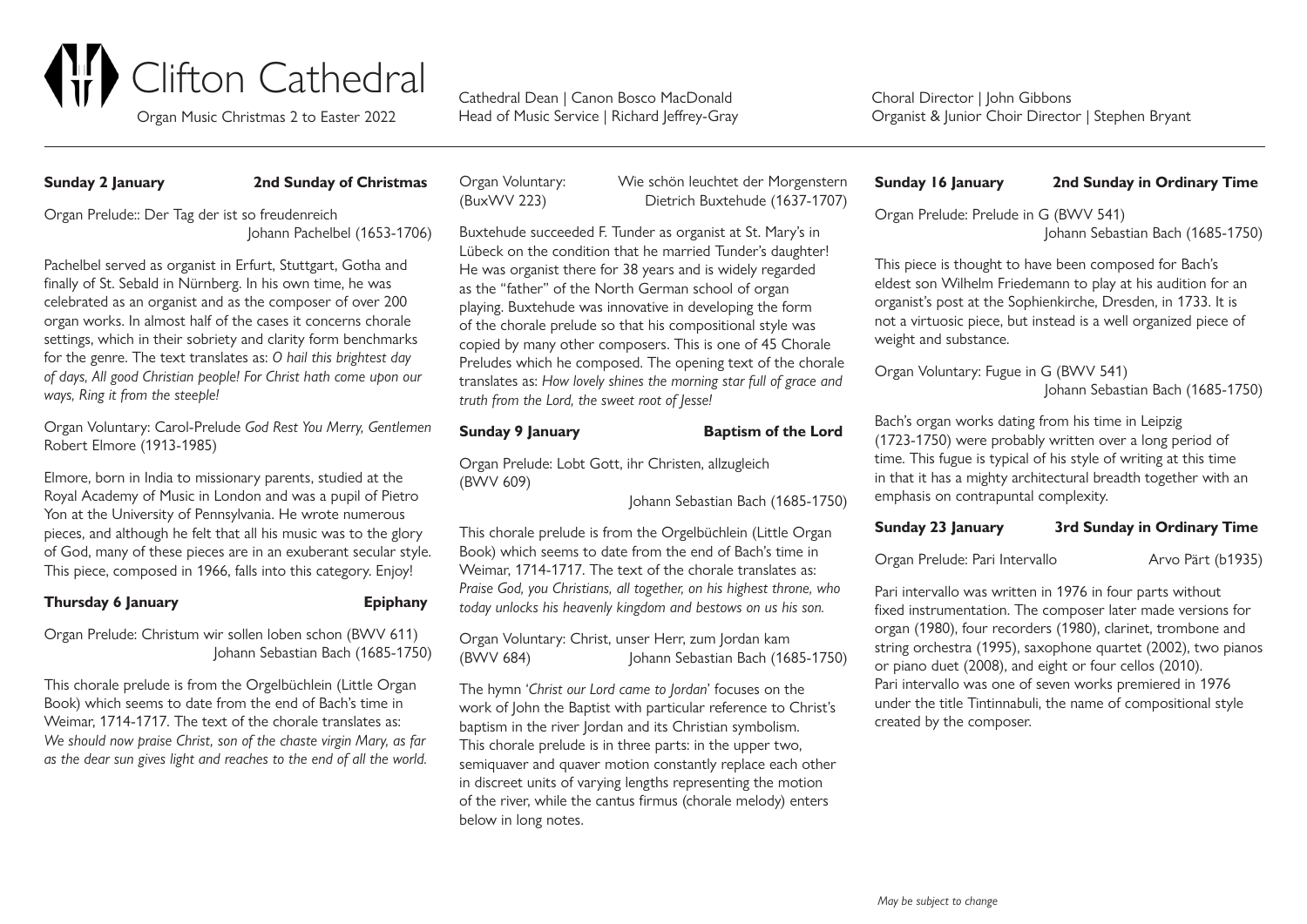

Head of Music Service | Richard | effrey-Gray

Choral Director | John Gibbons Organist & Junior Choir Director | Stephen Bryant

Organ Voluntary: Carillon de Westminster (Pièces de Fantaisie, 3me Suite) Louis Vierne (1870-1937)

Louis Vierne was organist of Notre-Dame in Paris from 1900 after serving as Widor's assistant at St. Sulpice from 1892. The 24 Pièces de Fantaisie of 1926/27 were originally on the Westminster chimes, played from the clock tower of

| THE 2 FERCES GET all table OF T720/27 WELL OFIGHTALLY           |
|-----------------------------------------------------------------|
| composed for recital use. Carillon de Westminster is a fantasia |
| on the Westminster chimes, played from the clock tower of       |
| the Palace of Westminster, every 15 minutes since 1858.         |
|                                                                 |

**Sunday 30 January 4th Sunday in Ordinary Time**

| Organ Prelude: Prelude in D major (Bux 139) |
|---------------------------------------------|
| Dietrich Buxtehude (1637-1707)              |

Buxtehude succeeded F. Tunder as organist at St. Mary's in Lübeck on the condition that he married Tunder's daughter! He was organist there for 38 years and is widely regarded as the "father" of the North German school of organ playing. In addition to his musical duties, Buxtehude also served as church treasurer. This Praeludium is improvisatory in nature.

Organ Voluntary: Fugue in D major (Bux 139) Dietrich Buxtehude (1637-1707)

This Fuga opens with a strict fugue before leading into a brief adagio and a final postlude, which concludes with double pedalling.

## **Sunday 6 February 5th Sunday in Ordinary Time**

Organ Prelude: Liebster Jesu, wir sind hier (BWV 634) Johann Sebastian Bach (1685-1750)

This chorale prelude is from the Orgelbüchlein (Little Organ Book) which seems to date from the end of Bach's time in Weimar, 1714-1717. The text of the chorale translates as: *Dearest Jesus, we are here.*

Organ Voluntary: Thema met Variaties Hendrik Andriessen (1892-1981)

Andriessen was organist of St. Joseph in Haarlem and then of Utrecht Catholic Cathedral in addition to his appointments as Director of the Conservatoires at Utrecht and The Hague. This piece dates from 1949, and is one of his best known works. It was written with his own organ at Haarlem in mind, a modest two manual and pedal instrument.

# **Sunday 13 February 6th Sunday in Ordinary Time**

Organ Prelude: Prelude in F# minor (BuxWV 146) Dietrich Buxtehude (1637-1707)

Buxtehude was an organist and composer of the Baroque period, whose works are typical of the North German organ school. As a composer who worked in various vocal and instrumental idioms, Buxtehude's style greatly influenced other composers, such as Johann Sebastian Bach. Historically, Buxtehude is among the important composers of the mid-Baroque period in Germany. In the magnificent Praeludium in F sharp minor, fiery semiquavers precede the low F sharp over which the subsequent bars unfold, and a passage of stately. homophonic writing brings it to a conclusion.

Organ Voluntary: Fugue in F# minor (BuxWV 146) Dietrich Buxtehude (1637-1707)

The Fugue opens with a fugue marked Grave and based on a subject whose descending diminished seventh anticipates both Handel and J S Bach. At bar 50 a second fugue begins (Vivace): the three-semiquaver group at the beginning of its subject is the germ from which grows all the improvisatory material that follows; and the scintillating final page is a worthy conclusion indeed.

### **Sunday 20 February 7th Sunday in Ordinary Time**

Organ Prelude: Lied (24 Pièces en style libre) Louis Vierne (1870-1937)

The *24 Pièces en style libre* were written in two volumes during the years 1913 and 1914. Vierne wrote that 'the parts of this collection are calculated in such a way that they can be executed during the normal duration of an Offertory.'

Organ Voluntary: Toccata (Dix Pièces)

Eugéne Gigout (1844-1925)

Gigout succeeded Guilmant as Professor of Organ at the Paris Conservatoire and in 1863 was appointed to St. Augustin in Paris where he remained until his death. The *Dix Pièces* of 1892 from which this toccata comes is his most notable collection of published pieces, and this toccata is undeniably effective.

## **Sunday 27 February 8th Sunday in Ordinary Time**

Organ Prelude: Nun danket alle Gott

Marcel Dupré (1685-1750)

Marcel Dupre prepared these short works, not as another version of the famous chorales and chorale preludes of J. S. Bach, but rather as a means of making the beginning organist aware of the beautiful chorale melodies and to prepare him or her for the study of Bach's works. Interestingly, in this piece the opening lines of the chorale are not repeated by Dupré.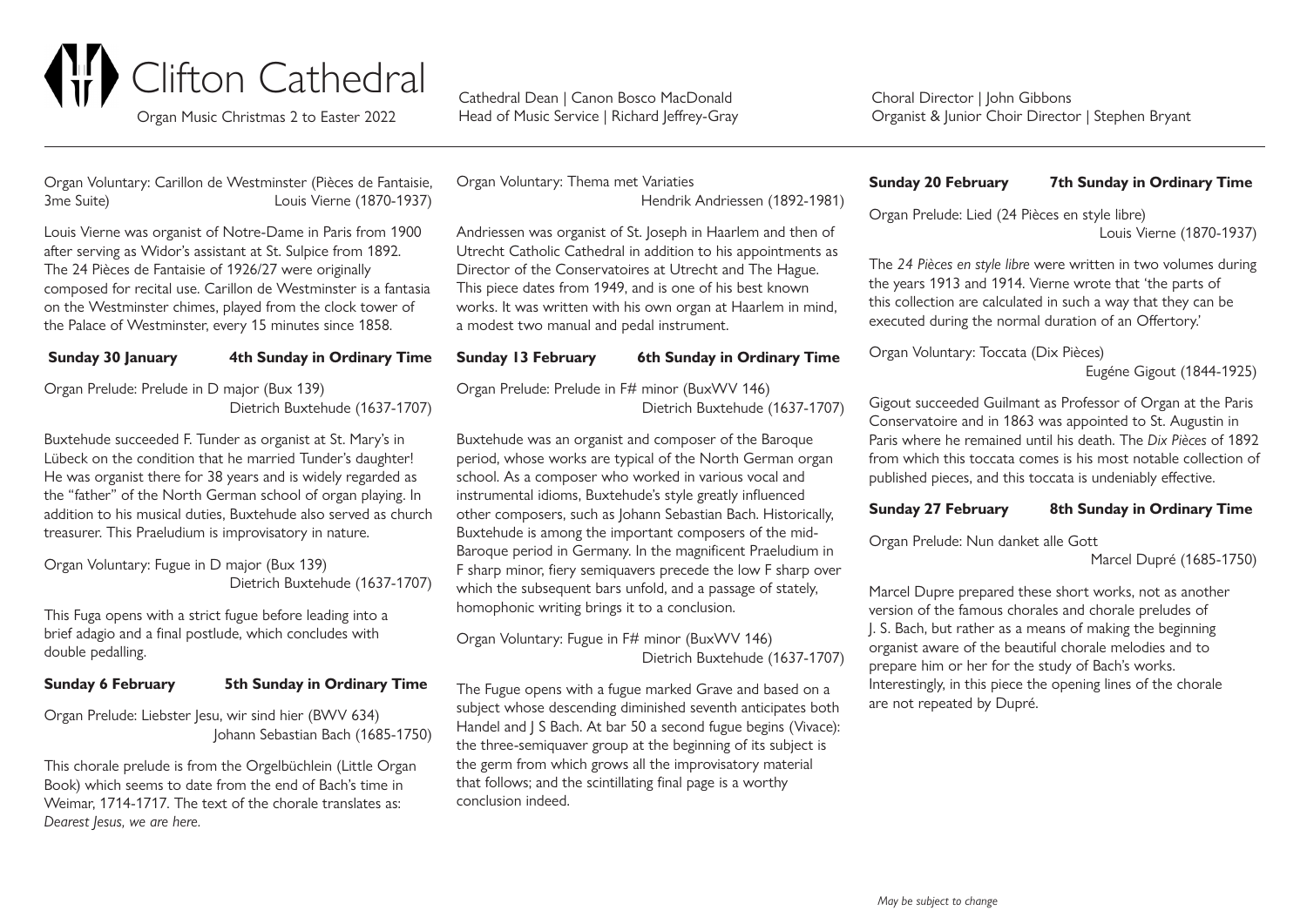

Head of Music Service | Richard | effrey-Gray

Choral Director | John Gibbons Organist & Junior Choir Director | Stephen Bryant

Organ Voluntary: Nun danket alle Gott (Op.65) Sigfrid Karg-Elert (1877-1933)

Karg-Elert succeeded Reger as director of the Leipzig Conservatory in 1919. He was said to be fond of practical jokes, and he described himself as filled with "nervous restlessness, mystical and fantastic visions and burning passion yielding somehow to tranquil, felicitous reflection". Sadly, he was dogged with ill-health and died at a relatively young age. He is now best known for the Marche Triomphal *Nun danket* which we hear today.

## **Wednesday 2 March Mednesday**

No Organ Prelude

Organ Voluntary: Ich ruf' zu dir, Herr Jesu Christ (BWV 639) Johann Sebastian Bach (1685-1750)

This chorale prelude is from the Orgelbüchlein (Little Organ Book) which seems to date from the end of Bach's time in Weimar, 1714-1717. The text of the chorale translates as: Lord, hear the voice of my complaint, to you I commend myself; *let not my heart and hope grow faint, but deign your grace to send me; true faith from you, my God, I seek, the faith that loves you solely, keeps me lowly, and prompt to aid the weak, and mark each word that you speak.*

# **Sunday 6 March 1st Sunday in Lent**

No Organ Prelude

Organ Voluntary: Ich ruf' zu dir, Herr Jesu Christ (BWV 639) Johann Sebastian Bach (1685-1750)

This chorale prelude is from the Orgelbüchlein (Little Organ Book) which seems to date from the end of Bach's time in Weimar, 1714-1717. The text of the chorale translates as: Lord, hear the voice of my complaint, to you I commend myself; let not my heart and hope grow faint, but deign your grace to send me; true faith from you, my God, I seek, the faith that loves you solely, keeps me lowly, and prompt to aid the weak, and mark each word that you speak.

## **Sunday 13 March 2nd Sunday in Lent**

No Organ Prelude

Organ Voluntary: Wir danken dir, Herr Jesu Christ (BWV 623) Johann Sebastian Bach (1685-1750)

This chorale prelude is from the Orgelbüchlein (Little Organ Book) which seems to date from the end of Bach's time in Weimar, 1714-1717. The text of the chorale translates as: *We bless you, Lord Jesus Christ; your name for ever adored: for you, the sinless one, has died so that sinners might be justified.*

### **Sunday 20 March 3rd Sunday in Lent**

No Organ Prelude

Organ Voluntary: O Lamm Gottes, unschuldig am Stamm (BWV 618) Johann Sebastian Bach (1685-1750)

This chorale prelude is from the Orgelbüchlein (Little Organ Book) which seems to date from the end of Bach's time in Weimar, 1714-1717. The text of the chorale translates as: *O Lamb of God, although innocent he was slaughtered on the cross; he was always long suffering. How much were you despised: you have carried every sin. Otherwise we would despair. Please have mercy with us, Jesus.*

## **Sunday 27 March 4th Sunday in Lent**

No Organ Prelude

Organ Voluntary: Christe, du Lamm Gottes (BWV 619) Johann Sebastian Bach (1685-1750)

This chorale prelude is from the Orgelbüchlein (Little Organ Book) which seems to date from the end of Bach's time in Weimar, 1714-1717. The text of the chorale translates as: *Christ, Lamb of God, you who carries the sin of the world, please have mercy on us.*

### **Sunday 3 April 5th Sunday in Lent**

No Organ Prelude

Organ Voluntary: O Mensch, bewein dein Sünde gross (BWV 622) Johann Sebastian Bach (1685-1750)

This chorale prelude is from the Orgelbüchlein (Little Organ Book) which seems to date from the end of Bach's time in Weimar, 1714-1717. The text of the chorale translates as: *O man, weep over your great sin. Because of it Jesus left his father's*  lap and came to earth; born by a pure virgin for us. He wanted *to be our mediator. He gave the dead man life and overcame all sickness, until the time came for him to be crucified. He carried our sin and heavy burden for a long time on the Cross.*

| <b>Sunday 10 April</b> | <b>Palm Sunday</b> |
|------------------------|--------------------|
|------------------------|--------------------|

No Organ Prelude

No Organ Voluntary